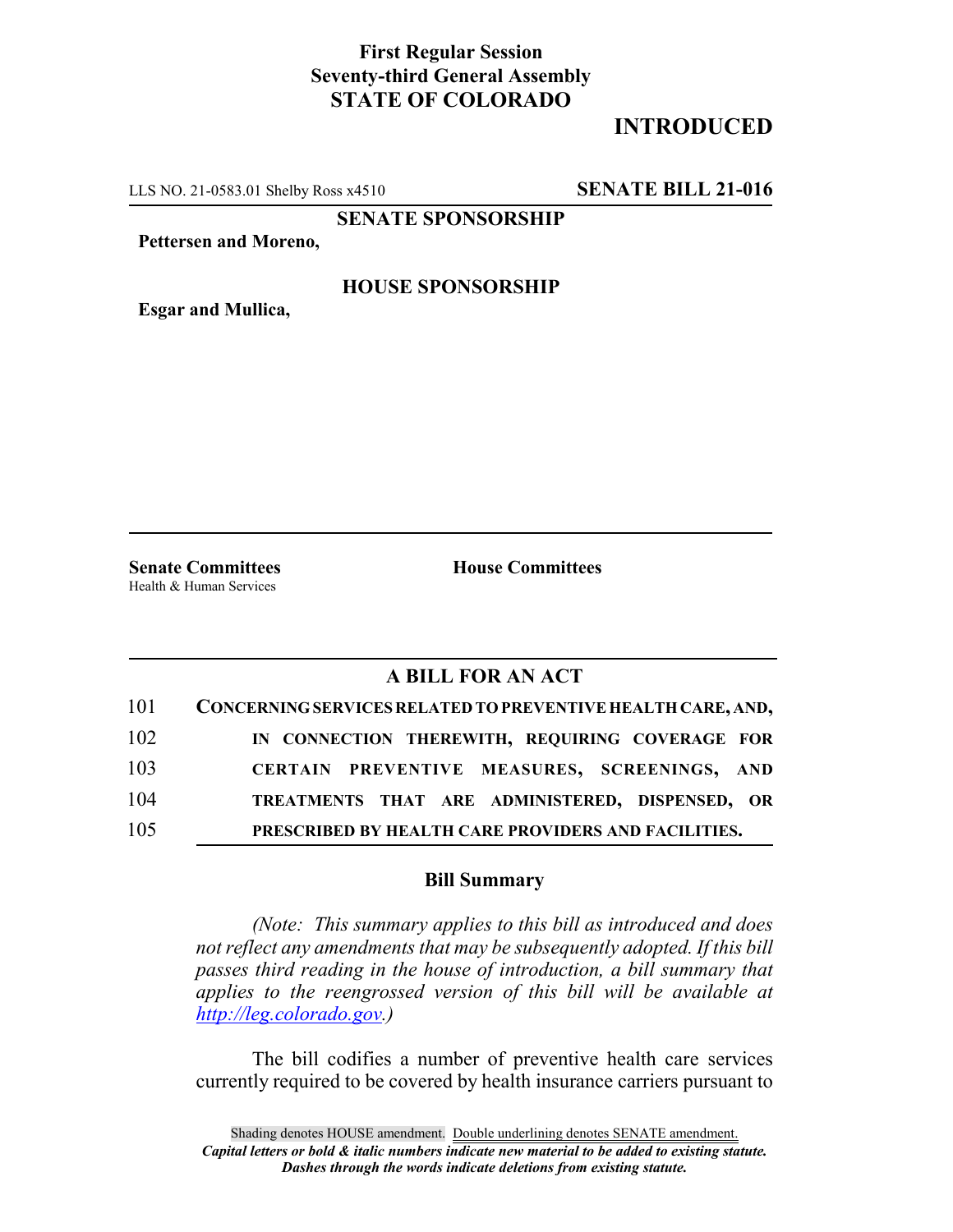the federal "Patient Protection and Affordable Care Act" and adds them to the current list of services required to be covered by Colorado health insurance carriers, which services are not subject to policy deductibles, copayments, or coinsurance. The bill expands certain preventive health care services to include osteoporosis screening; urinary incontinence screening; and counseling, prevention, screening, and treatment of a sexually transmitted infection (STI).

Current law requires a health care provider or facility to perform a diagnostic exam for an STI and subsequently treat the STI at the request of a minor patient. The bill allows a health care provider to administer, dispense, or prescribe preventive measures or medications where applicable. The consent of a parent is not a prerequisite for a minor to receive preventive care, but a health care provider shall counsel the minor on the importance of bringing the minor's parent or legal guardian into the minor's confidence regarding the services.

Current law requires the executive director of the department of health care policy and financing to authorize reimbursement for medical or diagnostic services provided by a certified family planning clinic. The bill removes the requirement that services be provided by a certified family planning clinic and authorizes reimbursement for family planning services and family-planning-related services provided by any licensed health care provider.

| 1  | Be it enacted by the General Assembly of the State of Colorado:                           |
|----|-------------------------------------------------------------------------------------------|
| 2  | <b>SECTION 1.</b> In Colorado Revised Statutes, 10-16-104, amend                          |
| 3  | $(18)(a)(I)$ introductory portion, $(18)(a)(III)(A)$ , $(18)(b)$ introductory             |
| 4  | portion, $(18)(b)(I)$ , $(18)(b)(IX)$ , and $(18)(b)(X)$ ; and <b>add</b> $(18)(b)(XI)$ , |
| 5  | $(18)(b)(XII), (18)(b)(XIII), (18)(b)(XIV), (18)(b)(XV), (18)(b)(XVI),$                   |
| 6  | $(18)(b)(XVII), (18)(b)(XVIII), (18)(b)(XIX), (18)(b)(XX), (18)(b)(XXI),$                 |
| 7  | $(18)(b)(XXII), (18)(b)(XXIII), (18)(b)(XXIV), (18)(b)(XXXV),$                            |
| 8  | $(18)(b)(XXX)$ , $(18)(b)(XXX)$ , $(18)(b)(XXX)$ , $(18)(b)(XXX)$ ,                       |
| 9  | $(18)(b)(XXX), (18)(b)(XXXI), (18)(b)(XXXII), (18)(b)(XXXIII),$                           |
| 10 | $(18)(b)(XXXIV)$ , and $(18)(f)$ as follows:                                              |
| 11 | 10-16-104. Mandatory coverage provisions - rules -                                        |
| 12 | definitions. $(18)$ Preventive health care services. $(a)$ (I) The following              |

13 policies and contracts that are delivered, issued, renewed, or reinstated on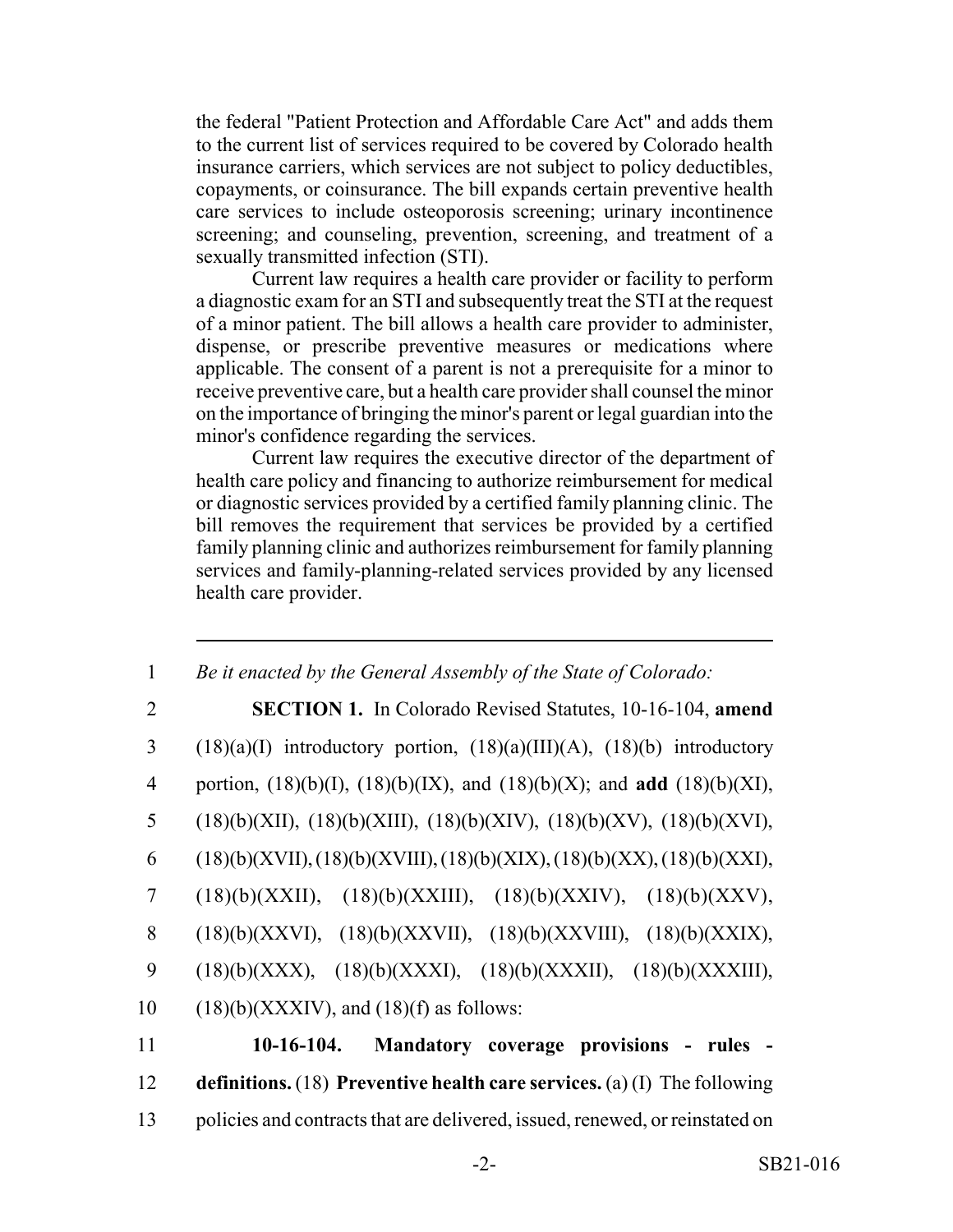1 or after January 1, 2010, must provide coverage for the total cost of the 2 preventive health care services specified in paragraph (b) of this 3 subsection (18) SUBSECTION (18)(b) OF THIS SECTION:

4 (III) (A) Except as provided in sub-subparagraph (B) of this 5 subparagraph (III) SUBSECTION  $(18)(a)(III)(B)$  OF THIS SECTION, coverage 6 required by this subsection (18) is not subject to policy deductibles, 7 copayments, or coinsurance.

 (b) The coverage required by this subsection (18) must include 9 preventive health care services for the following, in accordance with ADDITION TO the A or B recommendations of the task force OR THE HEALTH RESOURCES AND SERVICES ADMINISTRATION GUIDELINES for the particular preventive health care service:

13 (I) Unhealthy Alcohol use screening AND COUNSELING for adults, depression screening for adolescents and adults, and perinatal maternal counseling for persons at risk. The services specified in this section may be provided by a primary care provider; behavioral health care provider, as defined in section 25-1.5-502 (1.3); or mental health professional 18 licensed or certified pursuant to article 245 of title 12.

19 (IX) Tobacco use screening of adults and tobacco cessation 20 interventions by primary care providers, and INCLUDING EXPANDED 21 TOBACCO INTERVENTION AND COUNSELING FOR PREGNANT TOBACCO 22 USERS;

23  $(X)$   $(A)$  Any other preventive services included in the A or B 24 recommendation of the task force or required by federal law.

25  $(B)$  This subparagraph  $(X)$  does not apply to grandfathered health 26 benefit plans. ABDOMINAL AORTIC ANEURYSM SCREENING;

27 **(XI) ASPIRIN-PREVENTIVE MEDICATION;**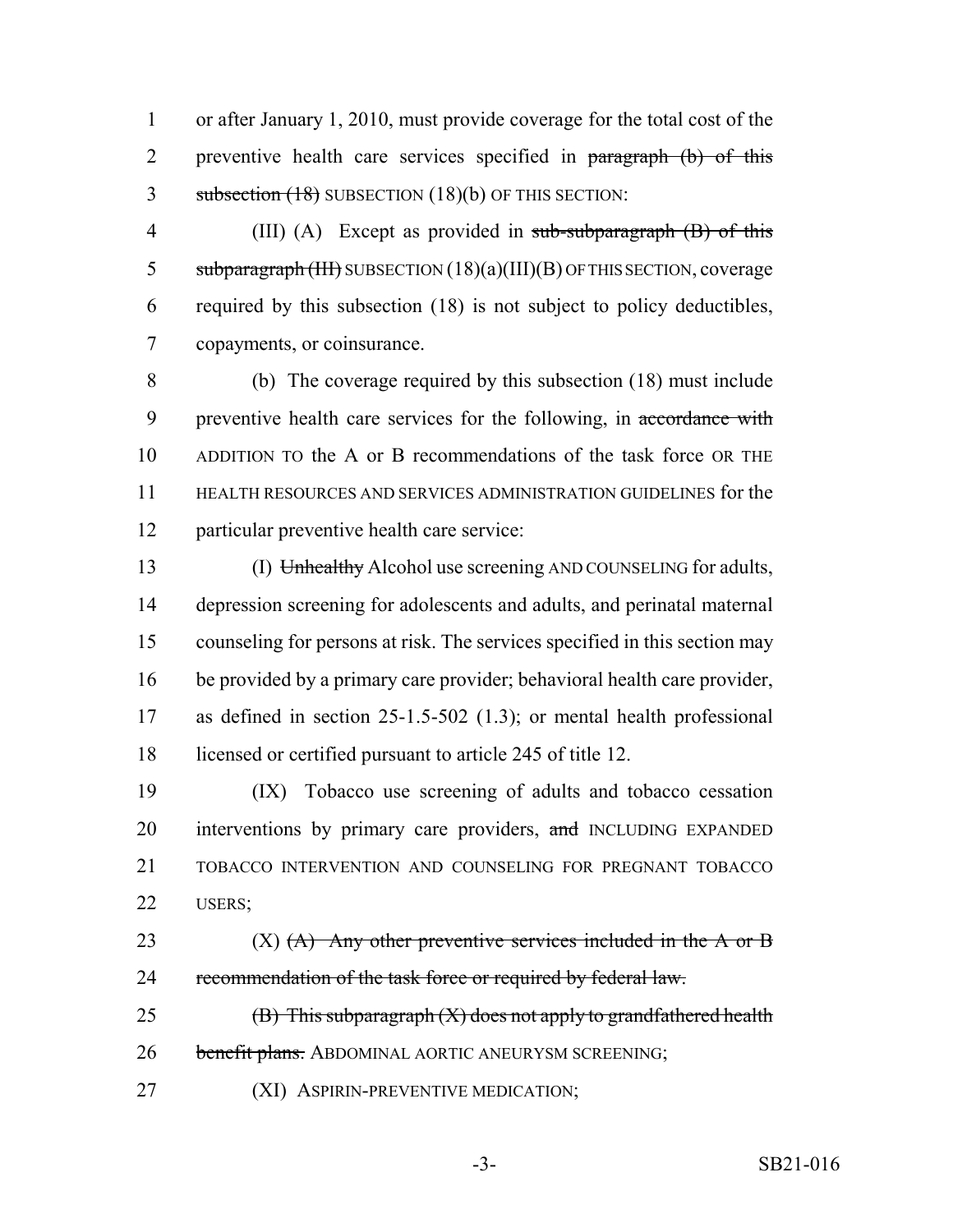(XII) BLOOD PRESSURE SCREENING; (XIII) DIABETES SCREENING FOR ADULTS AND GESTATIONAL DIABETES MELLITUS SCREENING; (XIV) HEALTHY DIET AND PHYSICAL ACTIVITY COUNSELING TO PREVENT CARDIOVASCULAR DISEASE; (XV) FALLS PREVENTION FOR ADULTS SIXTY-FIVE YEARS OF AGE OR OLDER WHO LIVE IN A COMMUNITY SETTING; **(XVI) HEPATITIS B AND HEPATITIS C SCREENING;**  (XVII) HUMAN IMMUNODEFICIENCY VIRUS SCREENING; 10 (XVIII) LUNG CANCER SCREENING; (XIX) OBESITY SCREENING AND COUNSELING; **(XX) COUNSELING, PREVENTION, SCREENING, AND TREATMENT OF**  A SEXUALLY TRANSMITTED INFECTION, AS DEFINED IN SECTION 25-4-402 14 (10); EXCEPT THAT THE COVERAGE UNDER THIS SUBSECTION (18)(b)(XX) MUST BE PROVIDED TO ALL COVERED PERSONS REGARDLESS OF THE COVERED PERSON'S GENDER; **(XXI) STATIN PREVENTIVE MEDICATION FOR ADULTS;** 18 (XXII) TUBERCULOSIS SCREENING; (XXIII) ANEMIA SCREENING ON A ROUTINE BASIS; (XXIV) COMPREHENSIVE BREASTFEEDING SUPPORT AND COUNSELING FROM TRAINED PROVIDERS AND ACCESS TO BREASTFEEDING 22 SUPPLIES FOR PREGNANT AND NURSING INDIVIDUALS; **(XXV)** FOLIC ACID SUPPLEMENTS FOR INDIVIDUALS WHO MAY BECOME PREGNANT; (XXVI) SCREENING AND TREATMENT FOR PREECLAMPSIA IN PREGNANT INDIVIDUALS, INCLUDING SCREENING FOR PREECLAMPSIA IN PREGNANT WOMEN WITH BLOOD PRESSURE MEASUREMENTS THROUGHOUT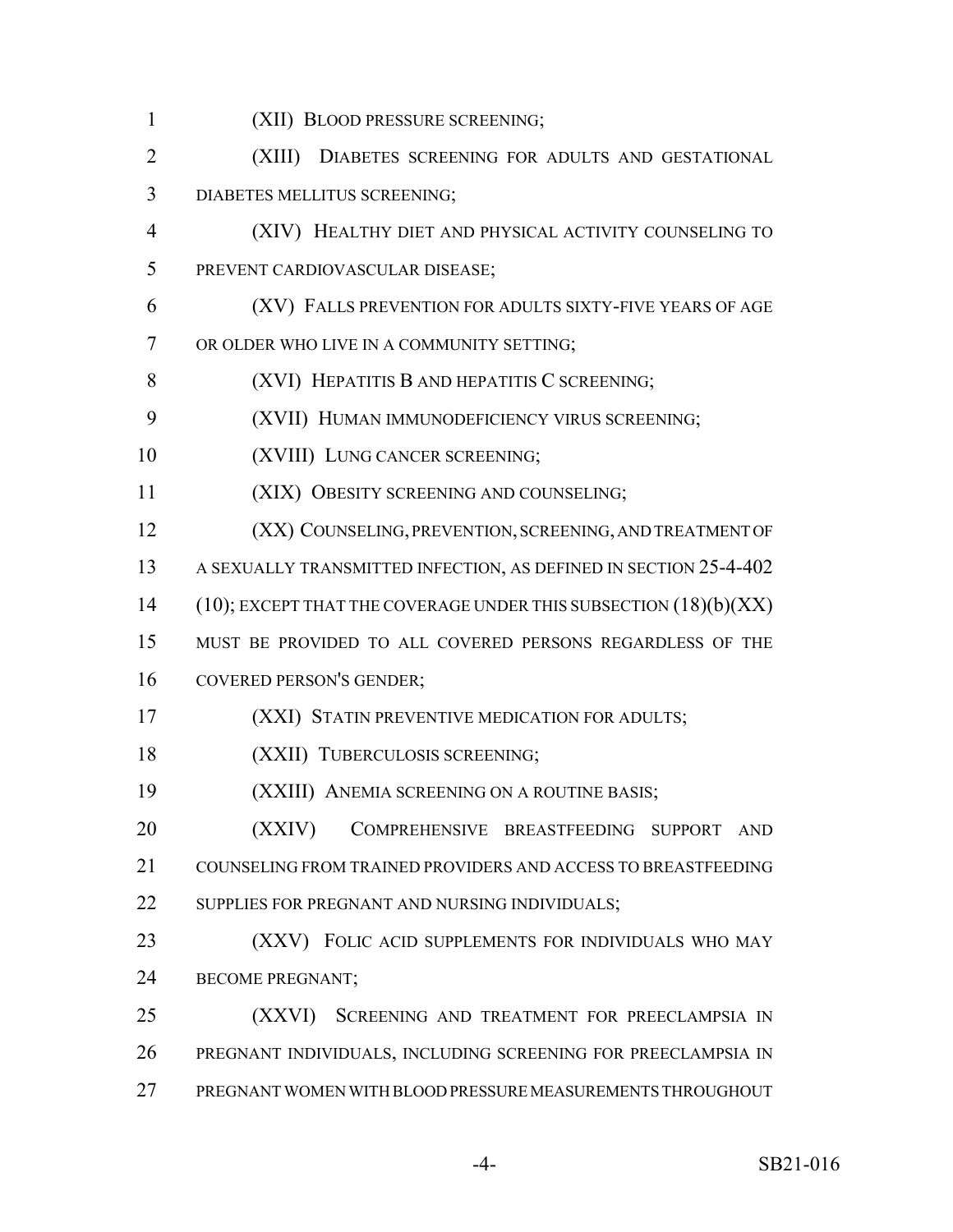PREGNANCY AND LOW-DOSE ASPIRIN AS PREVENTIVE MEDICATION AFTER TWELVE WEEKS GESTATION IN WOMEN WHO ARE AT HIGH RISK FOR PREECLAMPSIA; (XXVII) RH INCOMPATIBILITY SCREENING FOR ALL PREGNANT INDIVIDUALS AND FOLLOW-UP TESTING FOR INDIVIDUALS AT HIGHER RISK FOR RH INCOMPATIBILITY; (XXVIII) URINARY TRACT, YEAST, OR OTHER INFECTION SCREENING; (XXIX) DOMESTIC AND INTERPERSONAL VIOLENCE SCREENING AND COUNSELING; (XXX) OSTEOPOROSIS SCREENING FOR ALL ADULTS SIXTY YEARS 12 OF AGE OR OLDER; (XXXI) YEARLY URINARY INCONTINENCE SCREENING; (XXXII) ALL CONTRACEPTION, AS DEFINED IN SECTION 2-4-401  $15 \t(1.5);$  (XXXIII) FAMILY PLANNING SERVICES AND FAMILY-PLANNING-RELATED SERVICES, AS DESCRIBED IN SECTION 25.5-4-412 (2); AND (XXXIV) ANY OTHER PREVENTIVE SERVICES INCLUDED IN THE A OR B RECOMMENDATIONS OF THE TASK FORCE OR THE HEALTH RESOURCES AND SERVICES ADMINISTRATION GUIDELINES OR REQUIRED BY FEDERAL LAW. 23 (f) SUBSECTIONS (18)(b)(X) TO (18)(b)(XXXIV) OF THIS SECTION 24 DO NOT APPLY TO GRANDFATHERED HEALTH BENEFIT PLANS. **SECTION 2.** In Colorado Revised Statutes, 25-4-409, **amend** 26 (1)(a) and (2) as follows: **25-4-409. Minors - treatment - consent.** (1) (a) A health care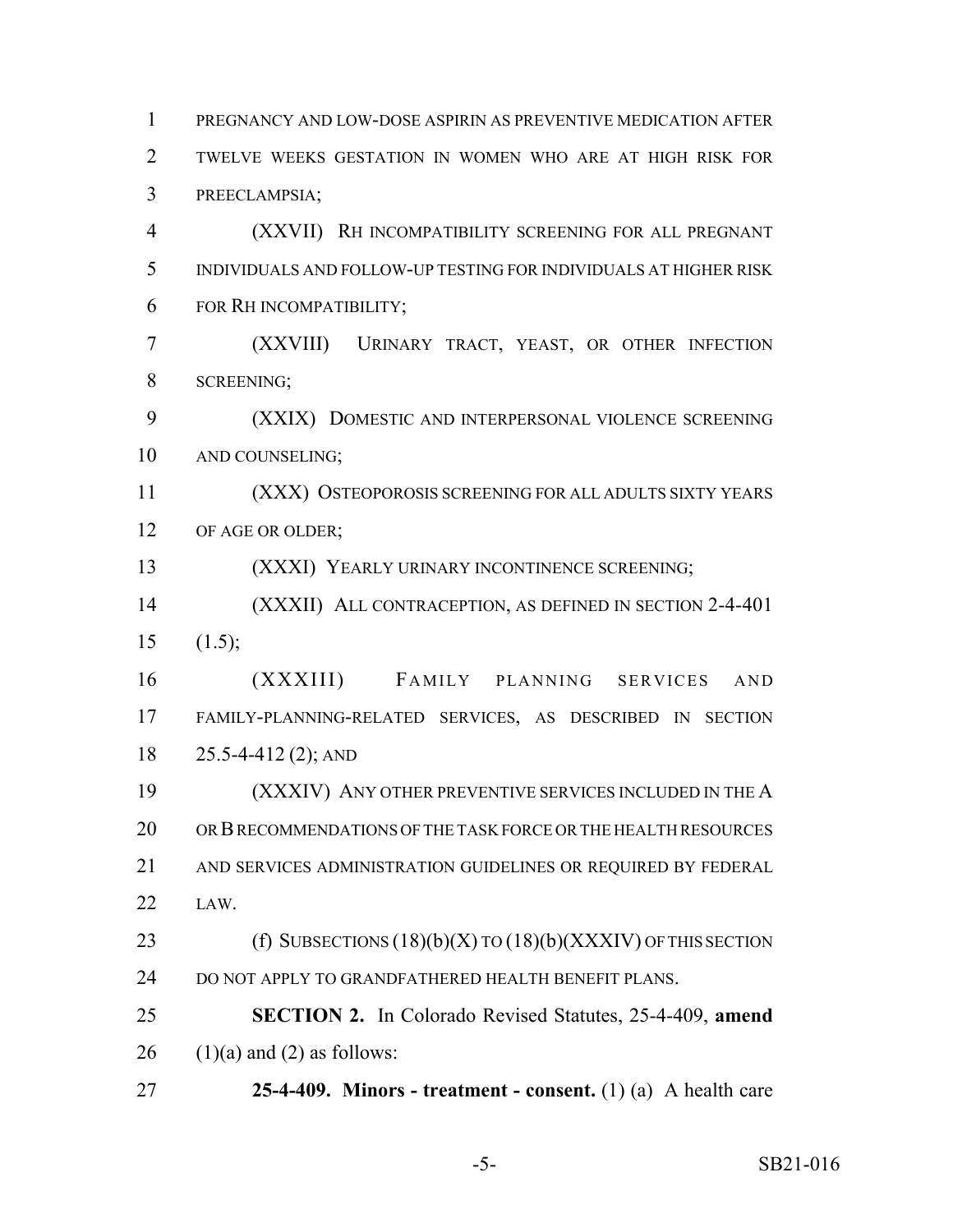provider or facility, if consulted by a patient who is a minor, shall perform, at the minor's request, a diagnostic examination for a sexually transmitted infection. The health care provider or facility shall treat the minor for a sexually transmitted infection, if necessary; discuss, 5 prevention ADMINISTER, DISPENSE, OR PRESCRIBE PREVENTIVE measures OR MEDICATIONS, where applicable; and include appropriate therapies and prescriptions.

 (2) The consent of a parent or legal guardian is not a prerequisite for a minor to receive a consultation, examination, PREVENTIVE CARE, or treatment for sexually transmitted infections. For the purposes of this section, health care provided to a minor is confidential, and information related to that care must not be divulged to any person other than the minor; except that the reporting required pursuant to the "Child Protection 14 Act of 1987", part 3 of article 3 of title 19, C.R.S., still applies. If the minor is thirteen years of age or younger, the health care provider may involve the minor's parent or legal guardian. A health care provider shall 17 counsel the minor on the importance of bringing his or her THE MINOR'S parent or legal guardian into the minor's confidence regarding the consultation, exam, or treatment.

 **SECTION 3.** In Colorado Revised Statutes, **amend** 25.5-4-412 as follows:

 **25.5-4-412. Family planning services - family-planning-related services - rules - definitions.** (1) When medical or diagnostic FAMILY PLANNING services OR FAMILY-PLANNING-RELATED SERVICES are provided 25 in accordance with this  $\frac{artele}{\text{article}}$  ARTICLE 4 and articles 5 and 6 of this title 26 by a certified family planning clinic TITLE 25.5, the executive director of 27 the state department shall authorize reimbursement for the services, The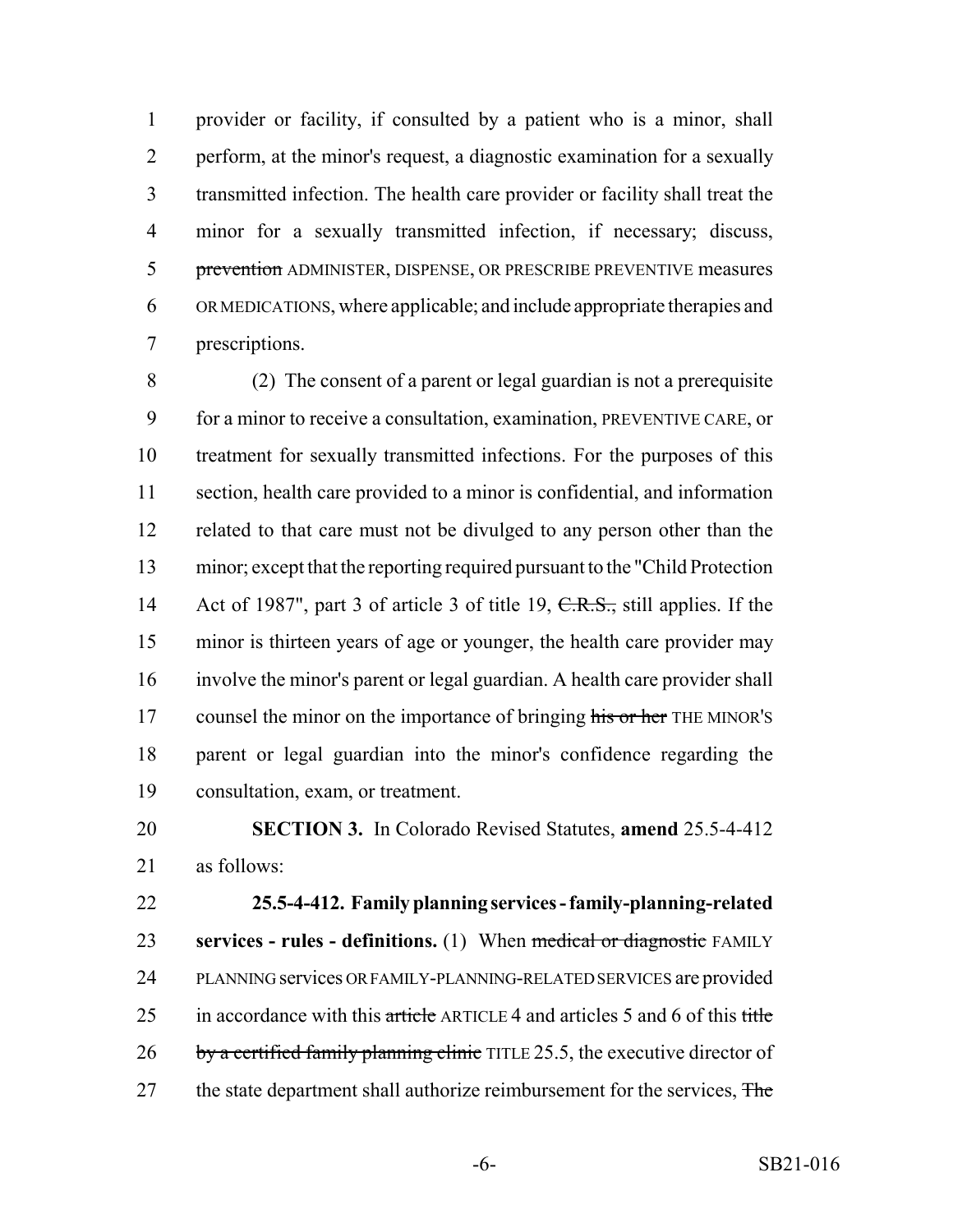reimbursement shall be made directly to the certified family planning 2 clinic SUBJECT TO SECTION 50 OF ARTICLE V OF THE STATE CONSTITUTION. THE STATE DEPARTMENT, ANY INTERMEDIARY, OR ANY MANAGED CARE ORGANIZATION SHALL REIMBURSE THE PROVIDER OF THOSE SERVICES. FAMILY PLANNING SERVICES AND FAMILY-PLANNING-RELATED SERVICES ARE NOT SUBJECT TO POLICY DEDUCTIBLES, COPAYMENTS, OR COINSURANCE.

8 (2) For purposes of AS USED IN this section, "certified family planning clinic" means a family planning clinic certified by the Colorado department of public health and environment, accredited by a national family planning organization, and staffed by medical professionals 12 licensed to practice in the state of Colorado, including, but not limited to, doctors of medicine, doctors of osteopathy, physician assistants, and 14 advanced practice nurses. UNLESS THE CONTEXT OTHERWISE REQUIRES:

 (a) "FAMILY-PLANNING-RELATED SERVICES" MEANS ANY MEDICALLY NECESSARY HEALTH CARE, COUNSELING SERVICES, OR MEDICATION FOCUSED ON, OR RELATED TO, THE TREATMENT OF MEDICAL CONDITIONS ROUTINELY DIAGNOSED DURING A FAMILY PLANNING VISIT; TREATMENT FOR A URINARY TRACT INFECTION; TESTING, DIAGNOSIS, TREATMENT, AND PREVENTION OF SEXUALLY TRANSMITTED INFECTIONS OR OTHER INFECTIONS OR CONDITIONS OF THE UROGENITAL SYSTEM; AND TREATMENT OF MEDICAL COMPLICATIONS RESULTING FROM A FAMILY PLANNING VISIT.

 (b) "FAMILY PLANNING SERVICES" MEANS ANY HEALTH CARE OR COUNSELING SERVICES FOCUSED ON PREVENTING, DELAYING, OR PLANNING FOR A PREGNANCY, WHICH MUST INCLUDE MEDICALLY NECESSARY EVALUATION OR PREVENTIVE SERVICES.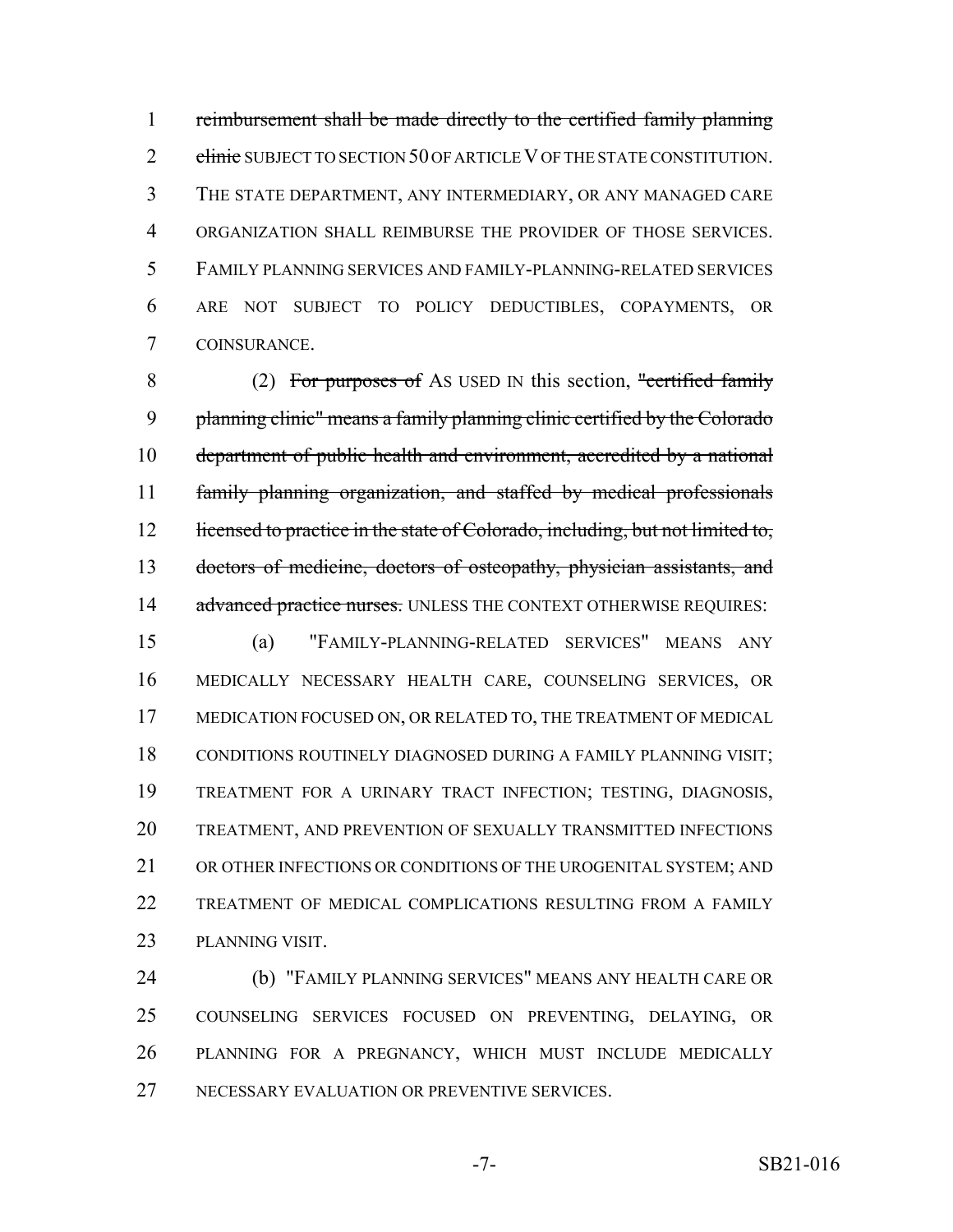(3) For purposes of this section, all medical care services or goods 2 rendered by a certified family planning clinic that are benefits of the Colorado medical assistance program. shall be ordered by a physician 4 who need not be physically present on the premises of the certified family planning clinic at the time services are rendered.

 (4) Nothing in this section shall be construed as expanding the provision of services available as a part of the medical assistance program established pursuant to this article and articles 5 and 6 of this title. For 9 purposes of making payments to certified family planning clinics pursuant to this section PROVIDERS, the state board shall establish rules 11 implementing this section. The rules promulgated pursuant to this 12 subsection (4) shall ensure that the reimbursement for services rendered 13 by a certified family planning clinic pursuant to this section shall not be 14 the sole result of an increase in the costs to the state medical assistance program.

 (5) ANY RECIPIENT MAY OBTAIN FAMILY PLANNING SERVICES OR FAMILY-PLANNING-RELATED SERVICES FROM ANY LICENSED HEALTH CARE PROVIDER, INCLUDING BUT NOT LIMITED TO A DOCTOR OF MEDICINE, DOCTOR OF OSTEOPATHY, PHYSICIAN ASSISTANT, OR ADVANCED PRACTICE NURSE, WHO PROVIDES SUCH SERVICES.THE ENROLLMENT OF A RECIPIENT 21 IN A MANAGED CARE ORGANIZATION, OR A SIMILAR ENTITY, DOES NOT RESTRICT A RECIPIENT'S CHOICE OF THE LICENSED PROVIDER FROM WHOM 23 THE RECIPIENT MAY RECEIVE THOSE SERVICES.

 **SECTION 4. Effective date.** This act takes effect January 1, 2023.

**SECTION 5. Safety clause.** The general assembly hereby finds,